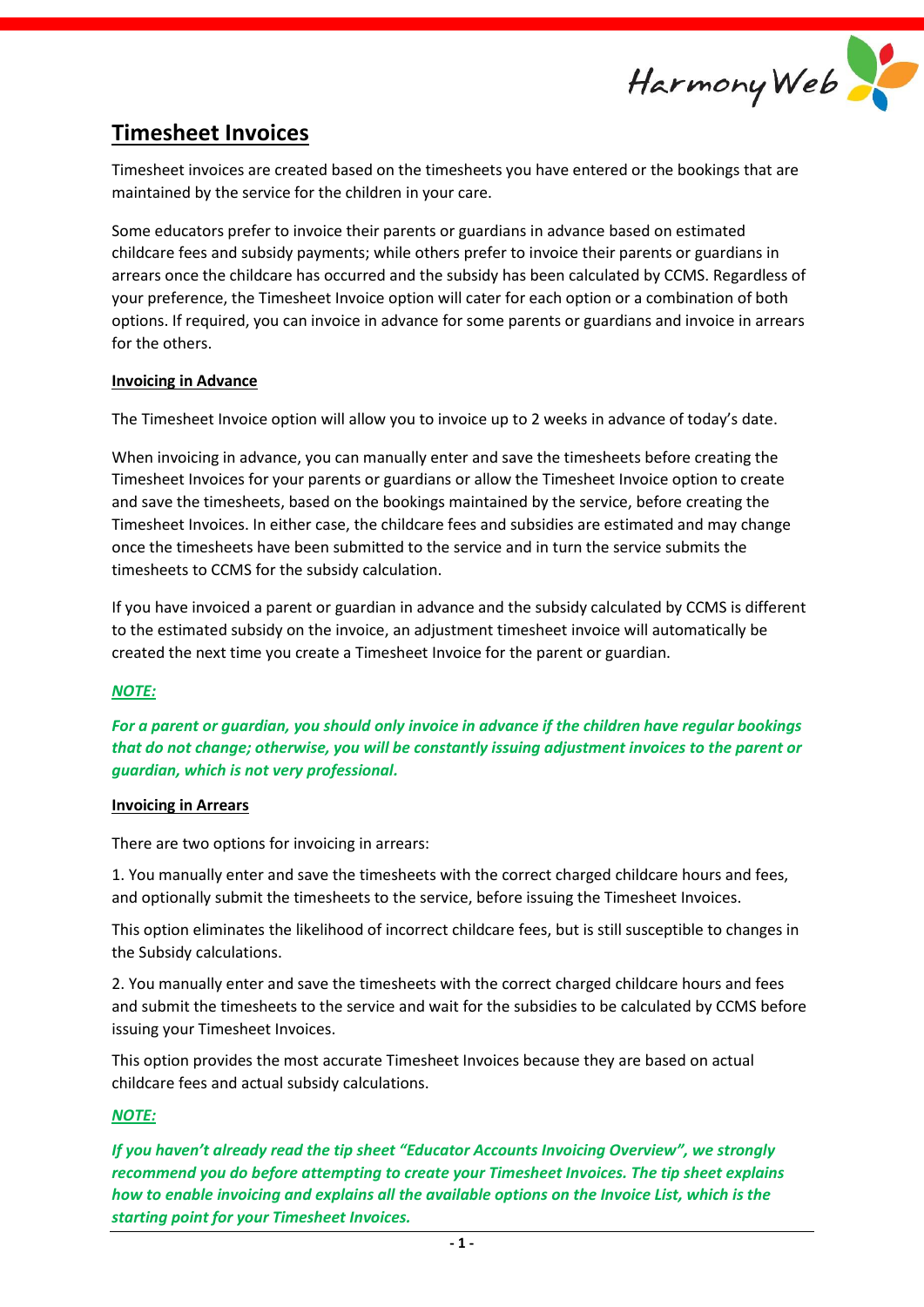

# **To display the list of invoices**

# Click "*Accounts*"

# Click "*Invoices*"

| <b>INVOICING</b><br>This button allows you to create one or more Timesheet Invoices. |                 |                  |                      |                                          |                                            |                              |                                | Create Invoices From Time Sheets<br>Create New Invoice |                                         |  |
|--------------------------------------------------------------------------------------|-----------------|------------------|----------------------|------------------------------------------|--------------------------------------------|------------------------------|--------------------------------|--------------------------------------------------------|-----------------------------------------|--|
| <b>Name</b><br>$\checkmark$                                                          | Invoice #       | <b>Timesheet</b> | <b>Adjusted From</b> | <b>Invoice Date</b><br>$\checkmark$      | <b>Due</b><br>$\checkmark$<br>$\checkmark$ | <b>Total</b><br>$\checkmark$ | <b>Balance</b><br>$\checkmark$ | <b>Status</b><br>$\checkmark$                          | $2$ $\circ$                             |  |
| Evelynn Annuzzi<br>(Parent)                                                          | <b>INV-1009</b> | <b>No</b>        |                      | 02/12/2016                               | 02/12/2016                                 | \$10.00                      |                                | <b>Issued</b>                                          | $\frac{1}{2}$ $\boxtimes$<br>$Q \times$ |  |
| Celina Abdullah<br>(Parent)                                                          | <b>INV-1008</b> | <b>No</b>        |                      | These 3 invoices are timesheet invoices. |                                            |                              | \$16.50 Issued                 |                                                        | $Q \mid A \mid \Delta   D$              |  |
| <b>Florencio Abdiq</b><br>(Parent)                                                   | <b>INV-1007</b> | Yes              |                      | 22/11/2016                               | 22/11/2016                                 | \$1,346.03                   | \$1,346.03 Issued              |                                                        | $Q \triangleq \Box$                     |  |
| <b>Florencio Abdig</b><br>(Parent)                                                   | <b>INV-1006</b> | Yes              | <b>INV-1002</b>      | 22/11/2016                               | 22/11/2016                                 | \$505.00                     | \$505.00 Issued                |                                                        | $Q \triangleq \Box$                     |  |
| <b>Florencio Abdig</b><br>(Parent)                                                   | <b>INV-1005</b> | Yes              | <b>INV-1002</b>      | 22/11/2016                               | 22/11/2016                                 | (\$422.00)                   |                                | <b>Issued</b>                                          | $Q \triangleq \Box$                     |  |

The list of invoices contains Timesheet Invoices and Non-timesheet invoices. Please refer to the tip sheet "**Educator Accounts Invoicing Overview**" for an explanation of the differences between the two invoice types and an explanation of the buttons available on the Invoice List.

## *NOTE:*

*Once a timesheet invoice has been created, you CANNOT change or delete that invoice. However, if you invoice a timesheet in error, you can ask your service to "Delete" the timesheet if it has not already been submitted to CCMS or "Cancel" the timesheet if it has already been submitted to CCMS. In either case, once the timesheet has been deleted or cancelled, an adjustment invoice will be created crediting the parent or guardian for that timesheet.*

#### **To create one or more Timesheet Invoices**

Click the *"Create Invoices From Time Sheets" button.*

The following window will be displayed:

| <b>Invoice Timesheets</b>                                                                                                                                                                  |                  |  |  |  |  |  |  |
|--------------------------------------------------------------------------------------------------------------------------------------------------------------------------------------------|------------------|--|--|--|--|--|--|
| Up to Week Ending Sunday:<br>dd/mm/yyyy<br><b>Email Invoices Created to Parents</b>                                                                                                        | Parent:          |  |  |  |  |  |  |
| Up To Week Ending must be a Sunday.<br>All timesheets that require invoicing up to the week ending date will be processed.<br>You will be notified when the invoice process has completed. |                  |  |  |  |  |  |  |
|                                                                                                                                                                                            | Cancel<br>Submit |  |  |  |  |  |  |

You must enter the "*Up to Week Ending Sunday*" date before you can select the "*Submit***"** button to create the timesheet invoices.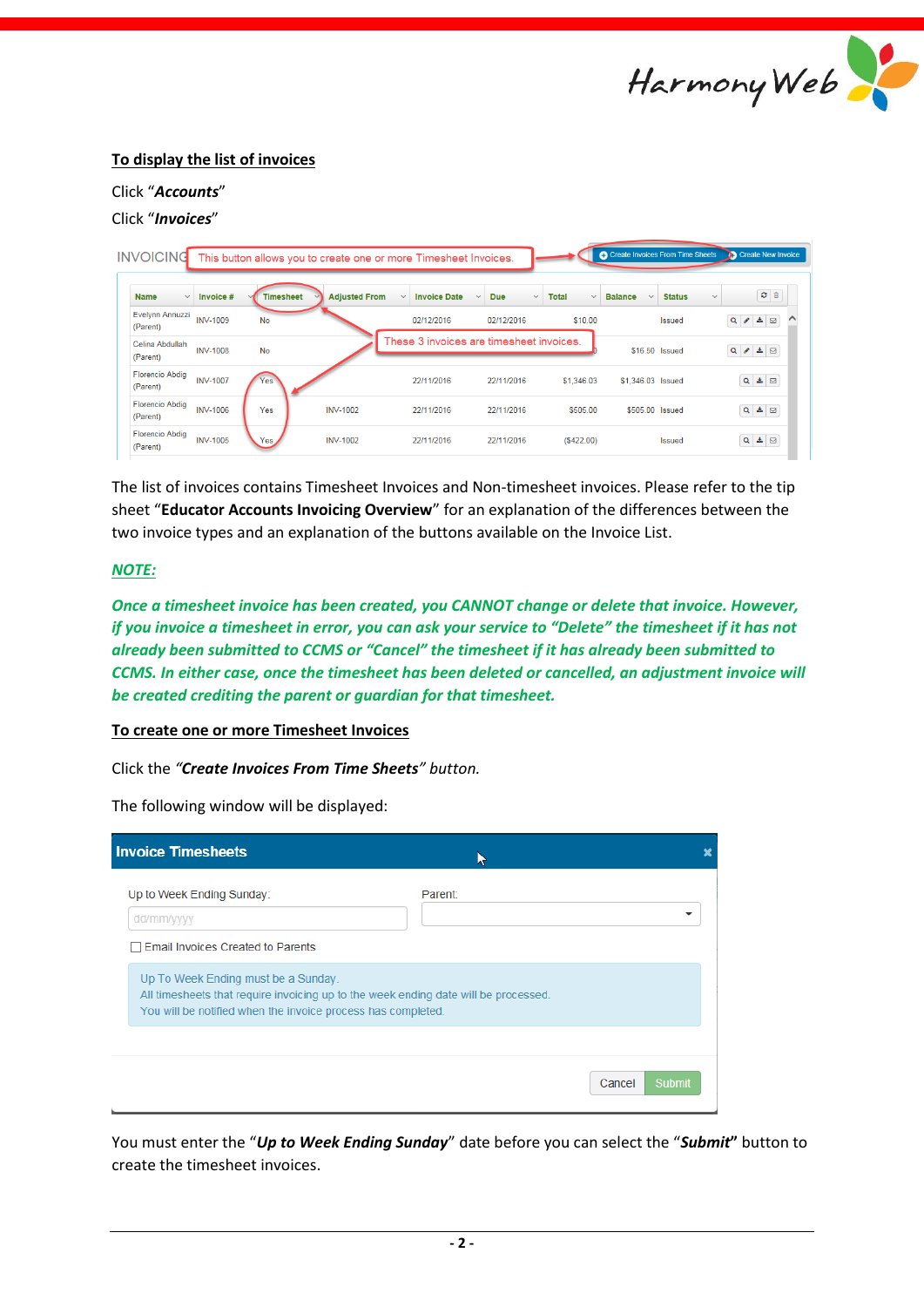Harmony Web

- The Sunday date will automatically be displayed for today's date, but you can simply change that date to the required date.
- Although you can type in a date, it is easier to select a date from the calendar that is displayed when you click on the date.
- The minimum date that you can enter will be the "*Start Invoicing*" date you entered in the "*Invoicing*" Tab, from the Accounts, Invoice Settings menu option.
- The maximum date you can enter is 2 weeks from today's date.

# *NOTE:*

*Timesheet Invoices will be created for any weeks that have not already been invoiced from the "Start Invoicing" date you entered in the "Invoicing" Tab (from the Accounts, Invoice Settings menu option), up to the specified date you enter in the "Up to Week Ending Sunday" date field.*

*In addition, Adjustment Timesheet Invoices will automatically be created for any timesheets that have already been invoiced if the childcare fee or the subsidies have changed since the timesheets were last invoiced. For example, if a timesheet was estimated at the 1-child CCB % on the original timesheet invoice, but CCMS calculated the subsidy using the 3-child CCB % resulting in a different subsidy amount.*

If you leave the "*Parent*" empty, timesheet invoices will be created for all the parents or guardians; however, if you select a specific "**Parent**" from the list, timesheet invoices will only be created for that specific parent or guardian.

If you check (or tick) the "*Email Invoices Created to Parents*" check box, any invoices created for a parent or guardian will be immediately emailed to the parent or guardian once it has been created, provided the parent or guardian has an email address registered with the service.

- If you prefer to visually check the timesheet invoices before emailing them to the parents or guardians, leave the "*Email Invoices Created to Parents*" check box unchecked (or unticked).
- Once a timesheet invoice has been created, from the list of invoices, you can:
	- $\circ$  Click the  $\alpha$  "*View*" button to view the invoice.
	- o Click the "*Email*" button to email the invoice to the parent or guardian.
	- o Click the  $\triangle$  "**Export**" button to print the invoice

Once you have entered the details, click the **"***Submit***"** button to create the timesheet invoices.

The following message will be displayed:



Your request to create the timesheet invoices, which is referred to as an **Invoice Run**, will be placed in a cue along with Invoice Run requests from other educators and should be processed within a few minutes.

Once your Invoice Run has been completed, a message similar to the following will be displayed: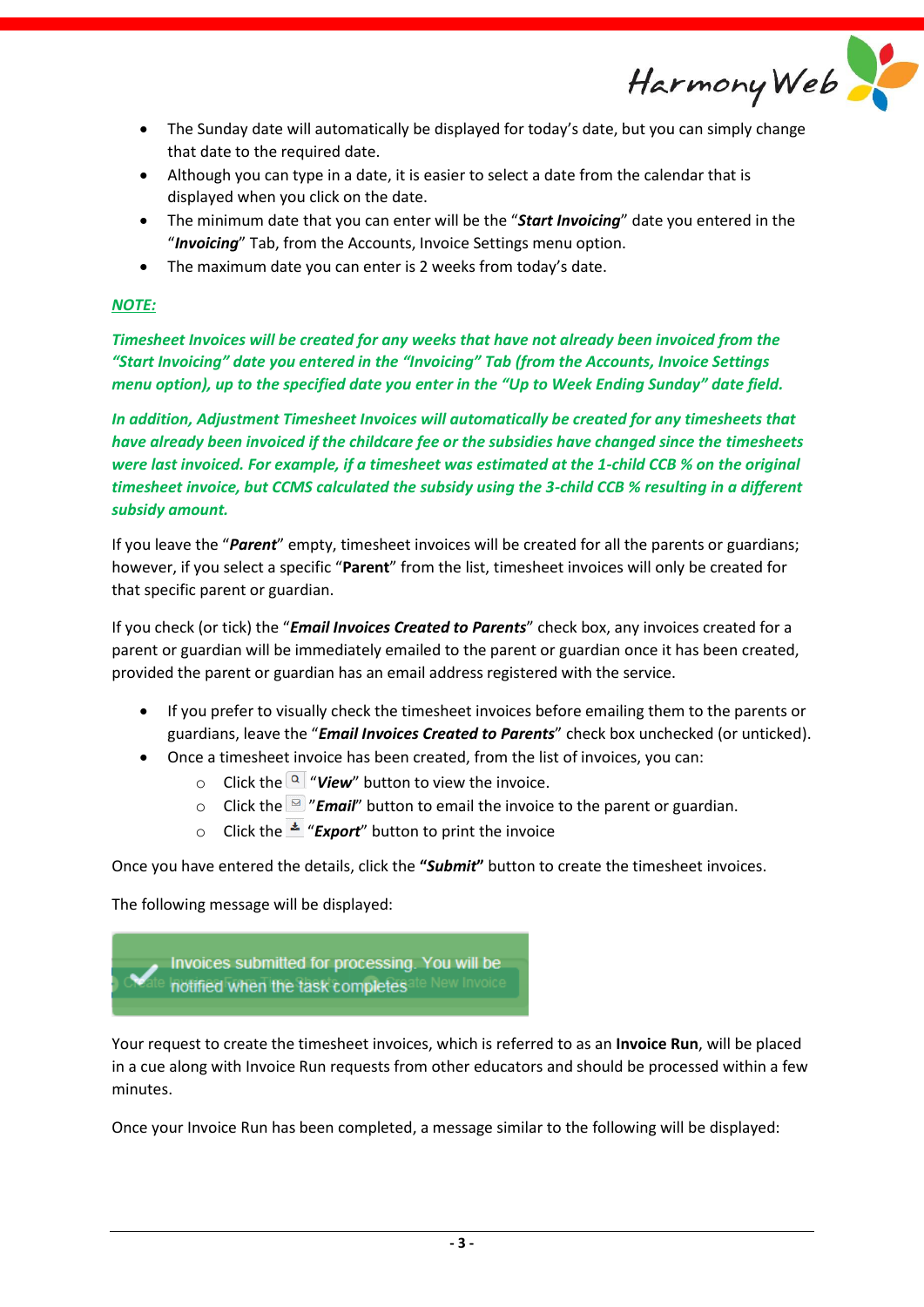

| <b>Invoice Creation Complete</b>                   |
|----------------------------------------------------|
| e New Invoice<br>To view invoices created go here. |
| To view logs for invoicing go here.                |
| 6 parents processed successfully.                  |
| 0 parents/timesheets processed unsuccessfully.     |
| 6 invoices created.                                |

In this case, this message indicates that the **Invoice Run** was successful and 6 parents were processed and invoices were created for all 6 parents.

If an error occurred processing one or more parents or guardians, the number of errors will be displayed in the message.

Details of the **Invoice Run** can be viewed by either:

- Clicking the link in the "To view logs for invoicing go *here*." line in the above message.
- Clicking *Accounts, Invoicing History*.

Please refer to the "*Educator Accounts Invoicing History*" tip sheet for details on Invoice Run log entries.

#### *NOTE:*

*Once the Invoice Run is complete, you may need to refresh the list of invoices to see the newly created invoice entries.*

#### **To refresh the list of invoices**

If a filter has been set restricting the number of invoices that appear in the list, the <sup>a</sup> "Clear all *filters*" button will be displayed in red.

• Click the **<sup>a</sup>** "**Clear all filters**" button to remove all the filters and display all the invoices. The "*Clear all Filters*" button will now be disabled and displayed in light grey.

If a filter has not been set, the "*Clear all Filters*" button will be disabled and displayed in light grey.

• Click the  $\mathcal{F}$  "**Search**" button to update the list of invoices.

#### **What does a timesheet invoice look like?**

A Timesheet Invoice appears in two different formats depending on whether you View the invoice details or Print the invoice:

If you click the  $\overline{Q}$  "View" button to view the invoice, the invoice will contain separate line items for each timesheet, detailing the Childcare Fee; the Subsidy, such as Standard CCB, Non-Standard CCB, Standard JFA, Non-Standard JFA, etc; and the Admin Levies. For example,